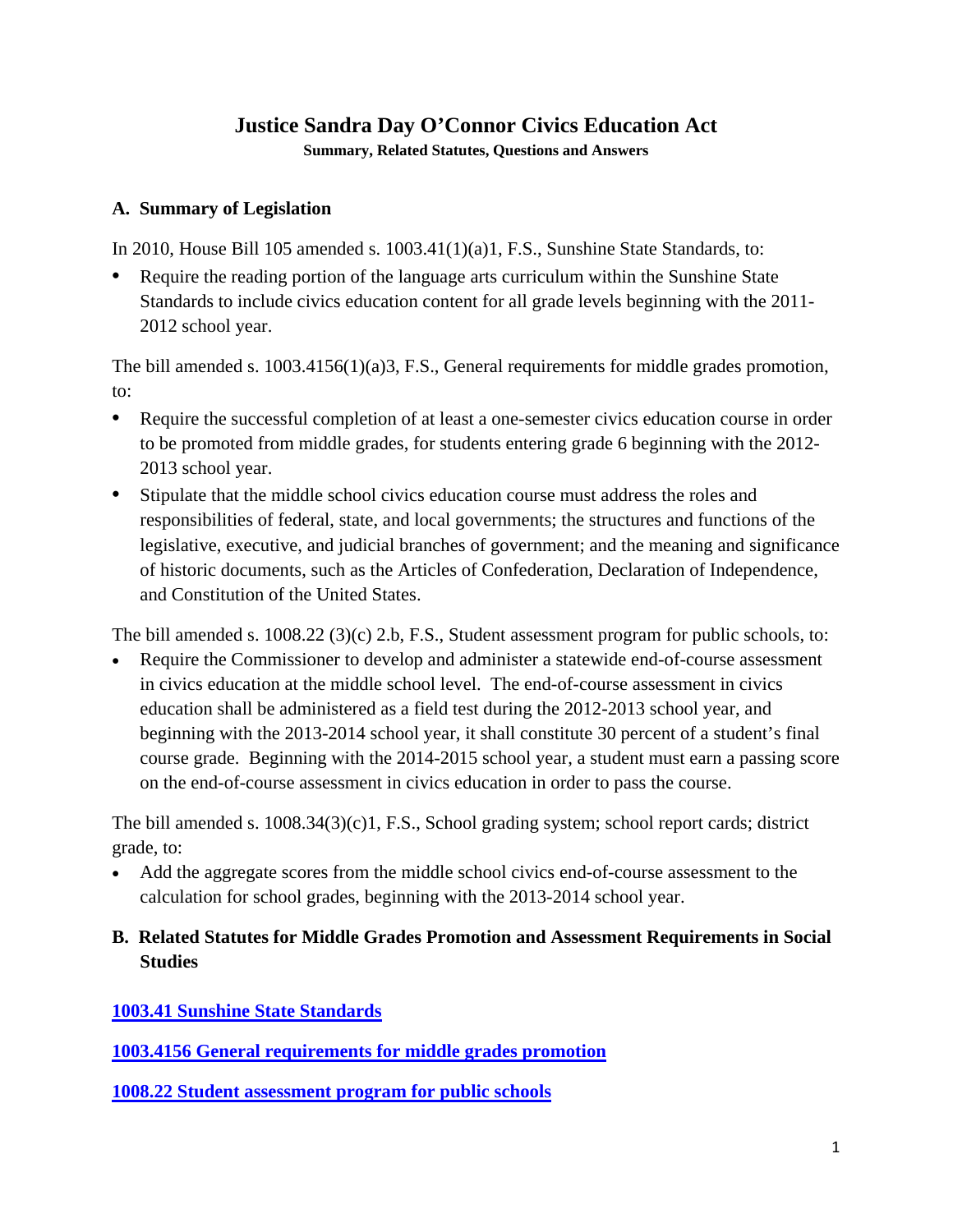### **[1008.34 School grading system; school report cards; district grade](http://www.leg.state.fl.us/statutes/index.cfm?mode=View%20Statutes&SubMenu=1&App_mode=Display_Statute&Search_String=1008.34&URL=1000-1099/1008/Sections/1008.34.html)**

### **C. Related Questions and Answers to the New Civics Promotion and Assessment Requirements**

**1. What Next Generation Sunshine State Standards will the Civics End-of-Course (EOC) Assessment cover?** 

The course content for promotion and assessment in Civics will be based on the Next Generation Sunshine State Standards course requirements for M/J Civics, course #2106015.

## **2. Are there specific courses based on these standards? What courses will be eligible for the Civics EOC Assessment?**

Yes. The following courses will satisfy the civics education requirement for middle school students and culminate with the administration of the Civics EOC Assessment.

Course # 2106010 M/J Civics Integrated (Year) <http://www.floridastandards.org/Courses/PublicPreviewCourse560.aspx> Course # 2106020 M/J Civics Integrated Advanced (Year) <http://www.floridastandards.org/Courses/PublicPreviewCourse563.aspx> Course # 2106015 M/J Civics (half year) <http://www.floridastandards.org/Courses/PublicPreviewCourse561.aspx> Course # 2106025 M/J Civics Advanced (half year) <http://www.floridastandards.org/Courses/PublicPreviewCourse564.aspx> Course #2106016 M/J Civics & Career Planning (Year) <http://www.floridastandards.org/Courses/PublicPreviewCourse562.aspx?ct=1> Course #2106026 M/J Civics Advanced & Career Planning (Year) <http://www.floridastandards.org/Courses/PublicPreviewCourse565.aspx?ct=1>

### **3. May districts implement a civics course at any grade level?**

Yes.

**4. Will students be assessed on the grade seven economics and geography benchmarks?** 

No.

## **5**. **Why is** t**he Civics EOC Assessment that is currently being developed written at grade level 7?**

Using the current Benchmark Classification system, the Civics benchmarks were written at the seventh grade level.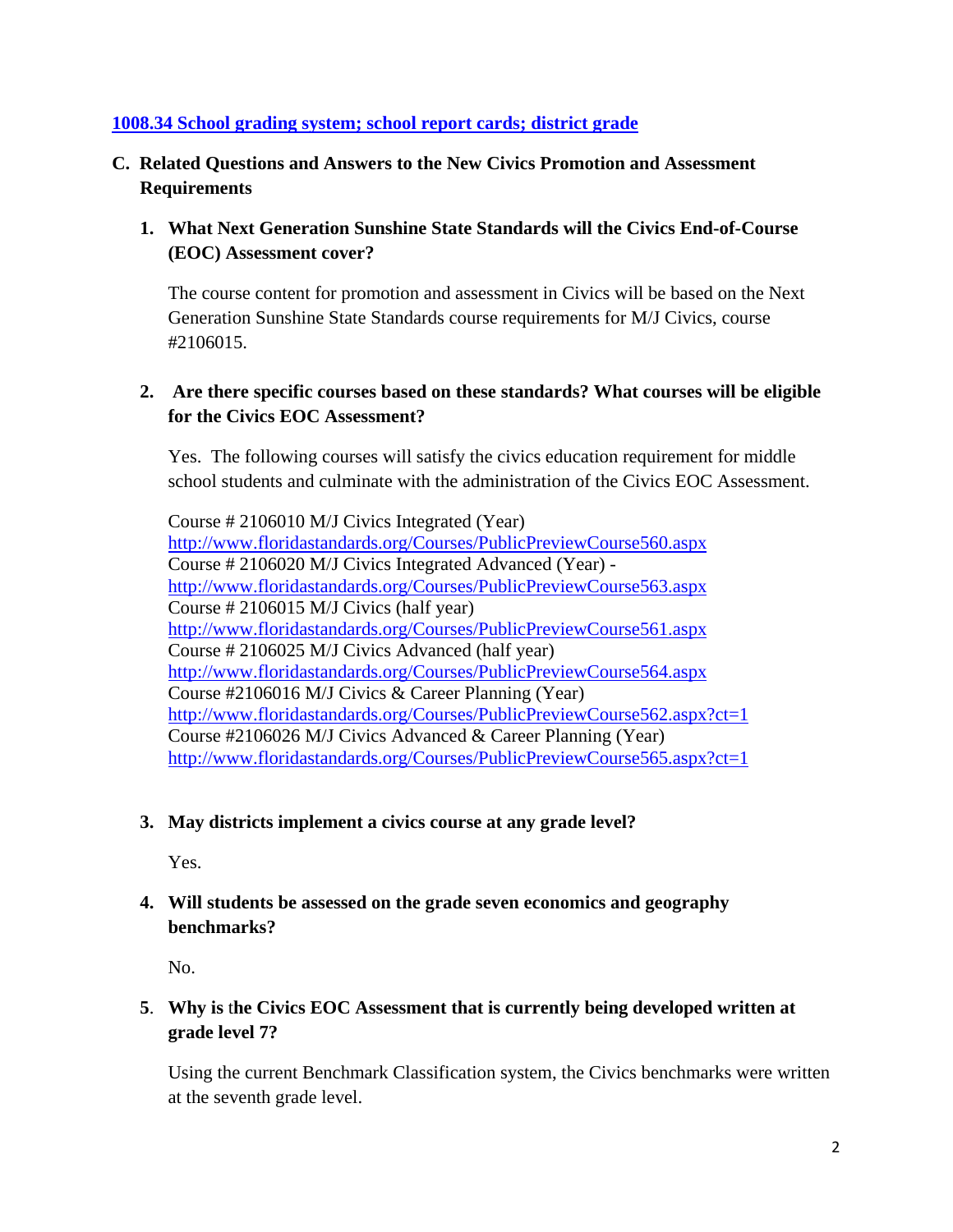## **6. Is the Reading Level in alignment with what is being done with other EOC assessments?**

Yes.

#### **7. Is there a seat time requirement for these courses?**

No. Florida law does not stipulate course length or seat time at middle grades.

### **8. Will students earn a credit for the course?**

No. Students do not earn course credit in middle grades.

## **9. How many items will be on the Civics EOC Assessment? What amount of time will be allotted for completing the test?**

These decisions are still being discussed; districts will be notified once final decisions have been made.

### **10. How will the testing window be established?**

As with other EOC assessments, the Department will collect end-of-semester information and schedule accordingly. For example, beginning with the 2011-12 school year, the Algebra 1 EOC Assessment will be administered in December for those districts whose semester ends prior to the winter break, and it will be administered in January for those districts whose semester ends after the winter break. The Algebra 1 EOC Assessment will be administered again to all districts in May.

## **11. Will students be required to pass the Civics EOC Assessment in order to be promoted from middle school?**

Yes. Section 1003.4156(1)(a)3, Florida Statutes, and Section 1008.22(3)(c)2.b, Florida Statues, require that, beginning with the 2014-2015 school year, students must earn a passing score on the Civics EOC Assessment in order to successfully complete a civics education course and be promoted from the middle grades.

## **12. In what years will the Civics EOC Assessment count as 30 percent of the student's final course grade?**

The 30 percent requirement of a student's final course grade is for the 2013-2014 school year.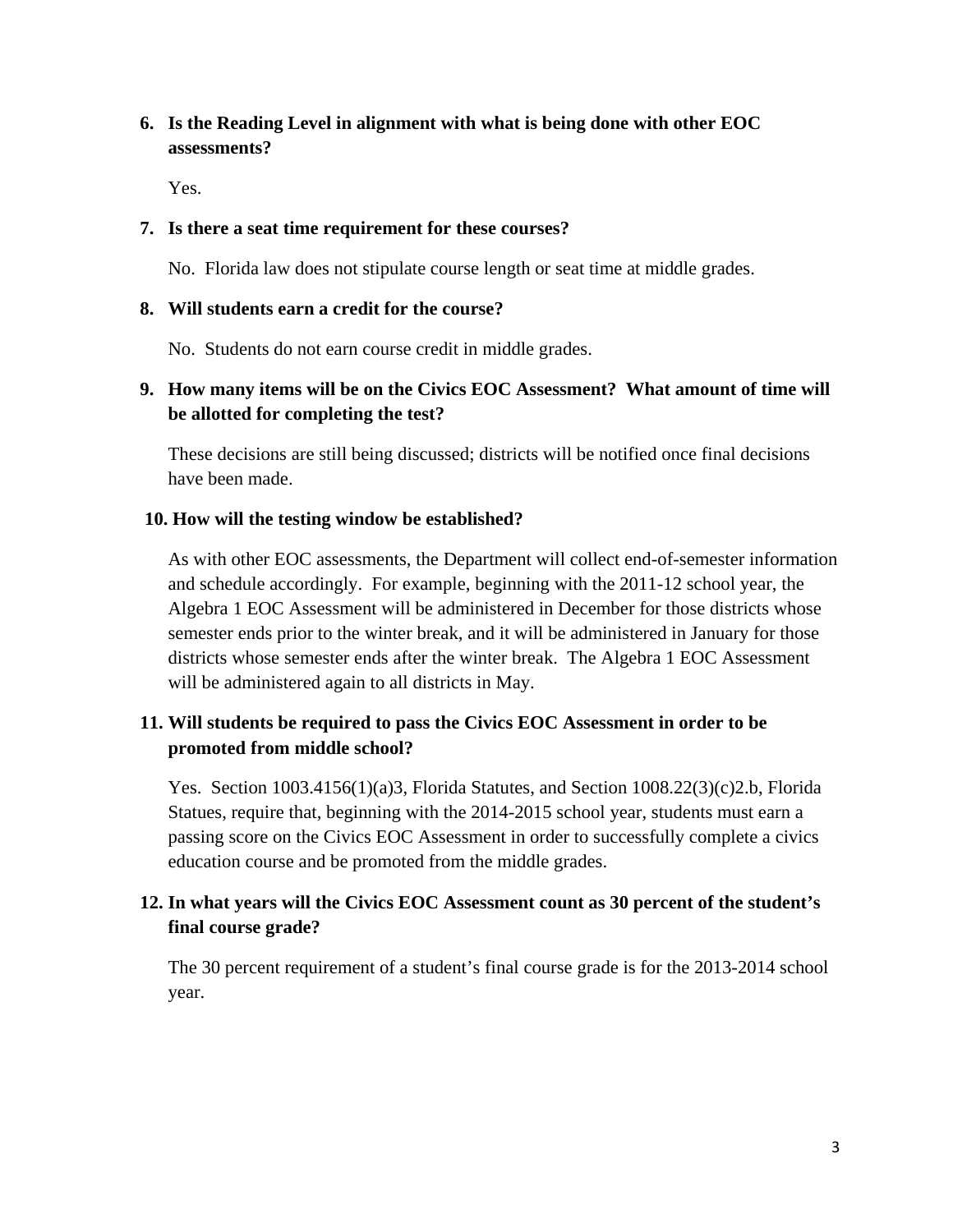#### **13. What is the school year implementation schedule for the Civics EOC Assessment?**

- $2011 2012$  The reading portion of the language arts curriculum within the Next Generation Sunshine State Standards must include civics education content.
- 2012 2013 Students entering grade 6 must achieve successful completion of at least a one-semester civics education course in the middle grades.

The Civics EOC Assessment must be administered as a **field test** at the middle school level.

2013 – 2014 A student's performance on the statewide administered Civics EOC Assessment must constitute **30 percent of the student's final course grade**.

> Baseline data will be collected to establish a minimum passing score on the Civics EOC Assessment.

2014 – 2015 A student must earn a passing score on the statewide-administered Civics EOC Assessment in order to pass the course and be eligible for promotion from middle school.

The Civics EOC Assessment will become part of school grading.

### **14. How many times will the Civics EOC Assessment be administered in any given school year?**

It is anticipated that the Civics EOC Assessment will be administered at the end of the first half of the school year and again at the end of the school year to accommodate halfyear and year-long course schedules beginning with the 2014-2015 school year. Prior to that (in 2013-2014), it will be administered only at the end of the school year.

#### **15. How can students retake the Civics EOC Assessment?**

Students may retake the Civics EOC Assessment during the regularly scheduled administration windows at the end of the first half of the school year and again at the end of the school year.

#### **16. How will the Civics EOC Assessment impact school grades?**

The impact of this assessment on school grades cannot be determined at this time. There is no data on which to base an analysis of the impact. Implementation of this assessment in school grades will be determined with input from stakeholders and advisory groups such as the Content Advisory Committee.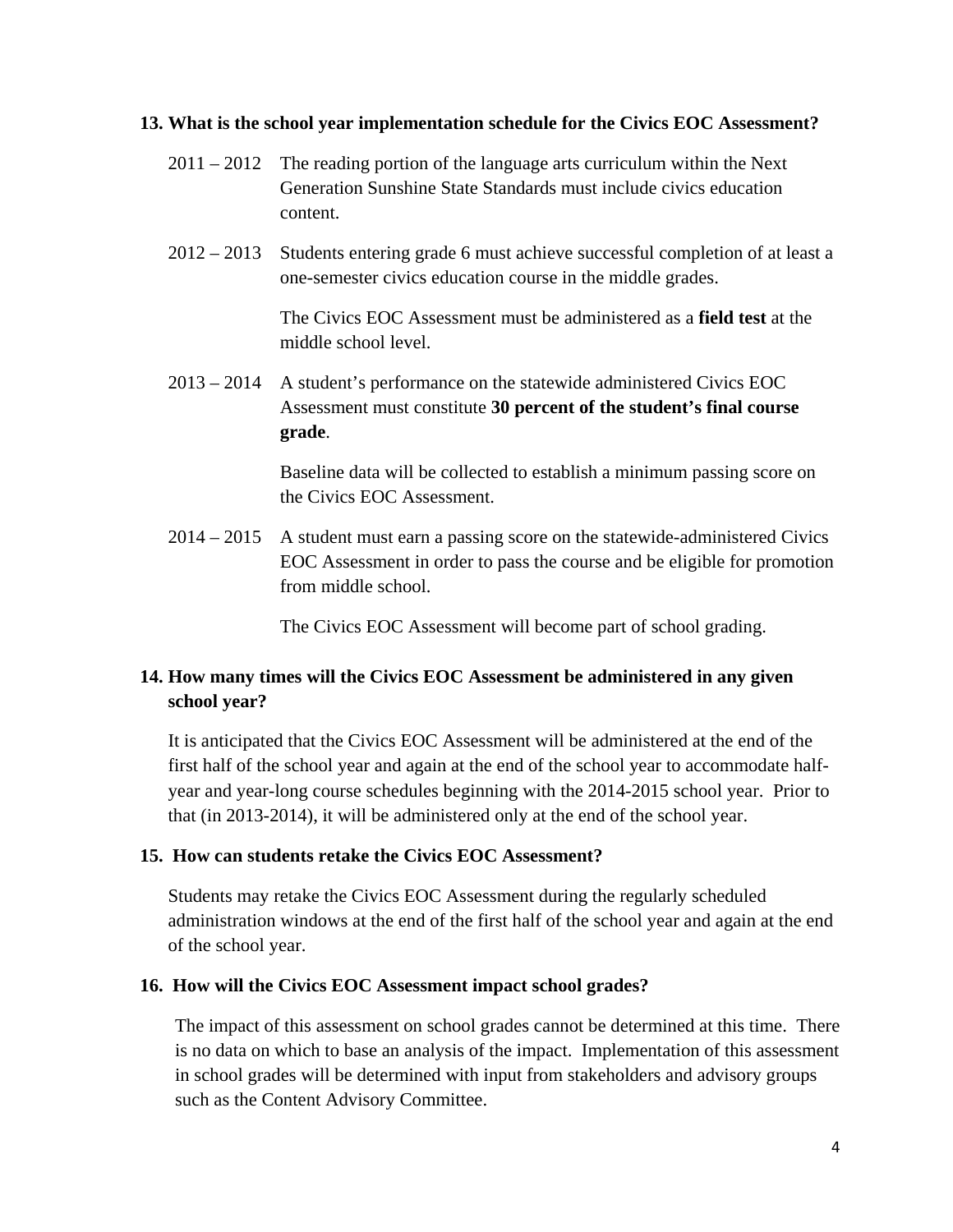## **17. Will students be able to take the Civics EOC Assessment for acceleration without completing the course?**

No. The CAP system (Credit Acceleration Program) was established in order to receive high school credit. Students do not earn high school credit for the successful completion of a middle grades course.

## **18. Once passing the Civics EOC Assessment is a requirement for middle grades promotion, is a student required to retake the course if he or she passes the EOC assessment but fails the course?**

A decision of this nature must be made by the local school district based upon the policies for student progression for middle grades.

### **19. If a student does not pass the Civics EOC Assessment, will the student be required to retake the course?**

This is a local school district decision that should be guided by the district remediation options for students retaking the Civics EOC Assessment.

### **20. Will the Civics EOC Assessment be mastery based?**

No. The Civics EOC Assessment is performance-based. This means that the assessment will be aligned to specific Next Generation Sunshine State Standards benchmarks for civics education, and it will measure student understanding of these concepts.

## **21. May students retake the areas of weakness or a portion of the Civics EOC Assessment?**

No. The Civics EOC Assessment is performance-based, and students will be required to retake the entire assessment if they do not pass it.

### **22. What remediation opportunities will students have?**

School districts are encouraged to create as many pathways as possible for students to ensure success on the Civics EOC Assessment. The Department will offer a new **M/J United States History with Civics** course which will be the equivalent to the middle grades course in United States History. This will allow for remediation within an existing course. The Department also anticipates offering a new **M/J Intensive Social Studies** course to be taken during the school year, through a summer-term session, or as an online course to offer remediation for students who do not pass the Civics EOC Assessment. Districts are not limited by these options; other remediation options may be provided to meet the needs of the student population.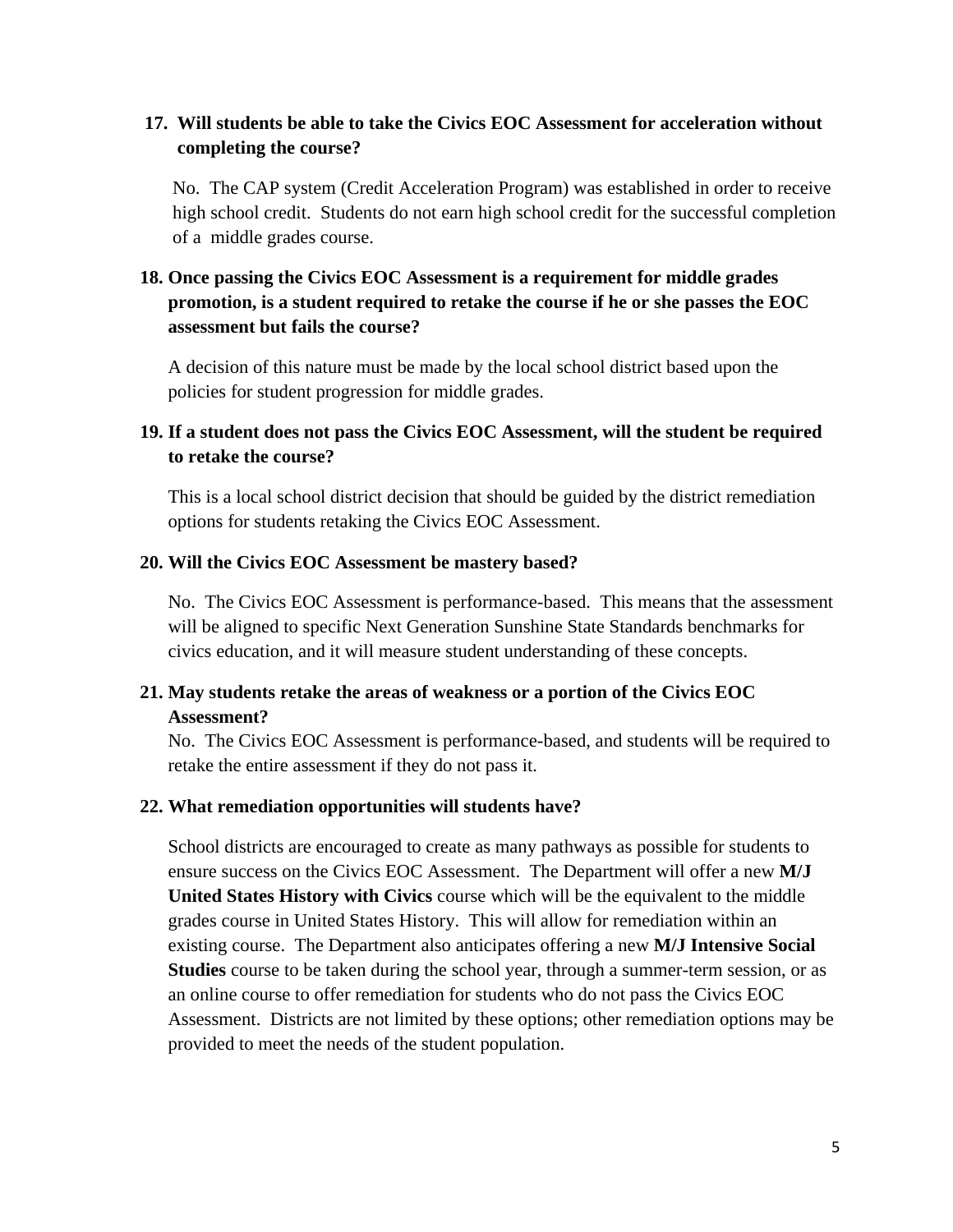## **23. What professional development is being offered to ensure that middle grades teachers are prepared to teach civics?**

The 2010 Florida Legislature provided initial funding to The Lou Frey Institute at the University of Central Florida in partnership with the Florida Joint Center for Citizenship for teacher professional development related to this new requirement.

### **24. What is the content advisory committee and how was it assembled?**

The content advisory committee is a group of experienced civics teachers, district-level supervisors, university representatives, and professionals whose organizations are knowledgeable regarding civics instruction in Florida. They are identified by the Department of Education Assessment Office to guide the development of the end of course assessment. This committee was created through a call for nominations while maintaining a racial, gender, and geographic balance.

### **25. Will the same group have oversight throughout the beta-testing and field-testing process?**

Some participants may rotate off in subsequent years and be replaced. Also, others will be nominated by school districts to participate in item review. This process will mirror the one used for Reading, Mathematics, and Science.

## **26. What guidance will be given to districts regarding the portion of the Sandra Day O'Connor Civics Education Act requiring that Civics content be integrated into Language Arts course descriptions K-12?**

The Lou Frey Institute at the University of Central Florida recently held Civics integration meetings to begin this process. A committee of Language Arts and Social Studies supervisors and teachers met to identify areas in the state-adopted Language Arts materials where Civics content already exists. A report is being developed that identifies the gaps in this coverage. Next steps include a resource guide for teachers as well as professional development.

### **27. Please clarify how Civics EOC Assessment scale scores will be used to:**

#### **a. Establish a passing score**

The passing score for the Civics EOC Assessment will be the minimum scale score in Achievement Level 3. This scale score will be identified through the standardsetting process that will occur in the fall of 2014, which will establish the scalescore ranges for all of the Civics EOC Assessment Achievement Levels.

b. **Set a student grade for the test**

School districts will be required to determine their own method for calculating a test grade for the purpose of calculating it as 30 percent of each student's final course grade.